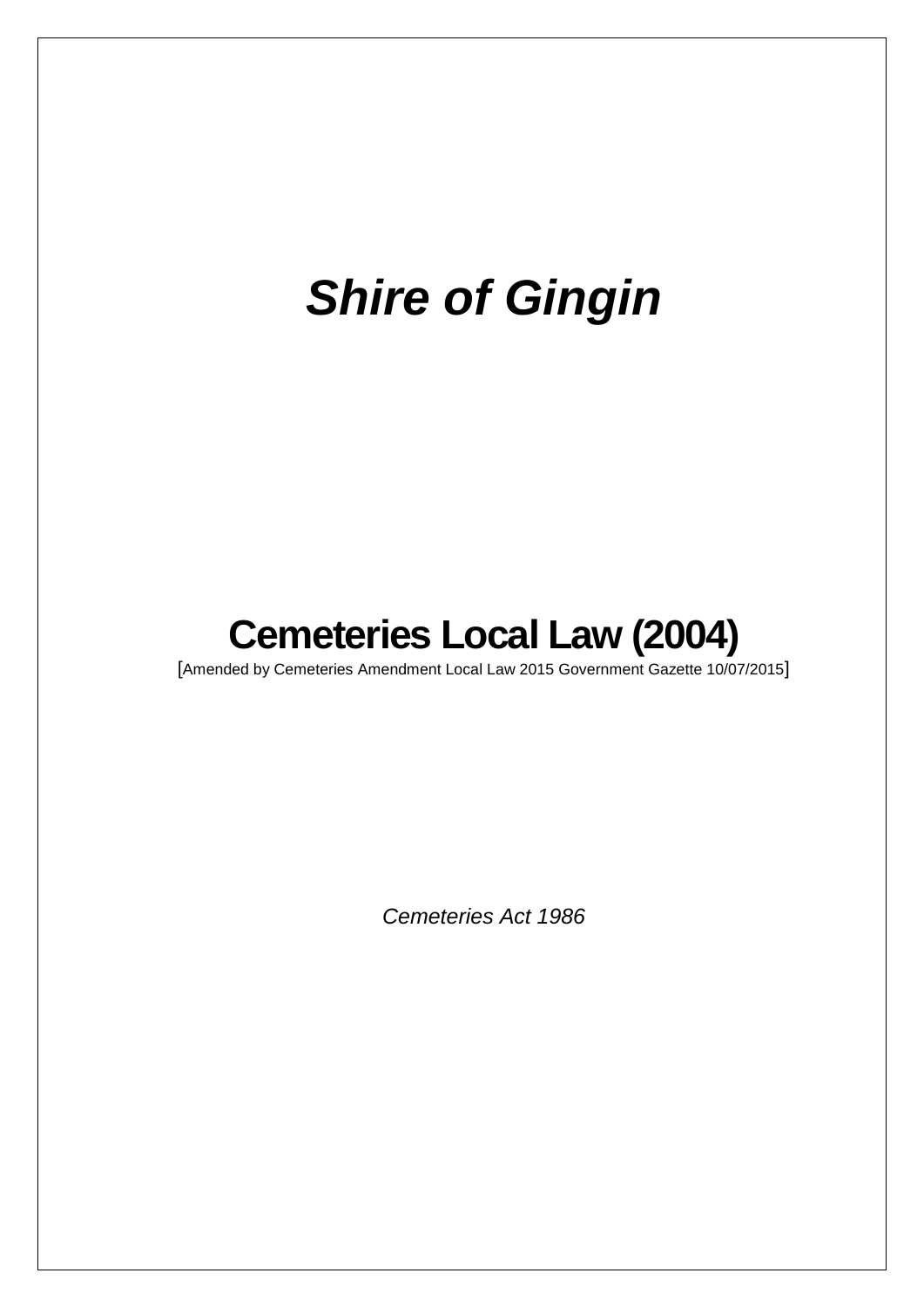### **TABLE OF CONTENTS**

| 1.1 |  |
|-----|--|
| 1.2 |  |
| 1.3 |  |
|     |  |
| 2.1 |  |
|     |  |
| 3.1 |  |
| 3.2 |  |
| 3.3 |  |
| 3.4 |  |
|     |  |
| 4.1 |  |
| 4.2 |  |
| 4.3 |  |
|     |  |
|     |  |
| 5.1 |  |
| 5.2 |  |
| 5.3 |  |
| 5.4 |  |
| 5.5 |  |
| 5.6 |  |
| 5.7 |  |
|     |  |
| 6.1 |  |
| 6.2 |  |
|     |  |
| 7.1 |  |
| 7.2 |  |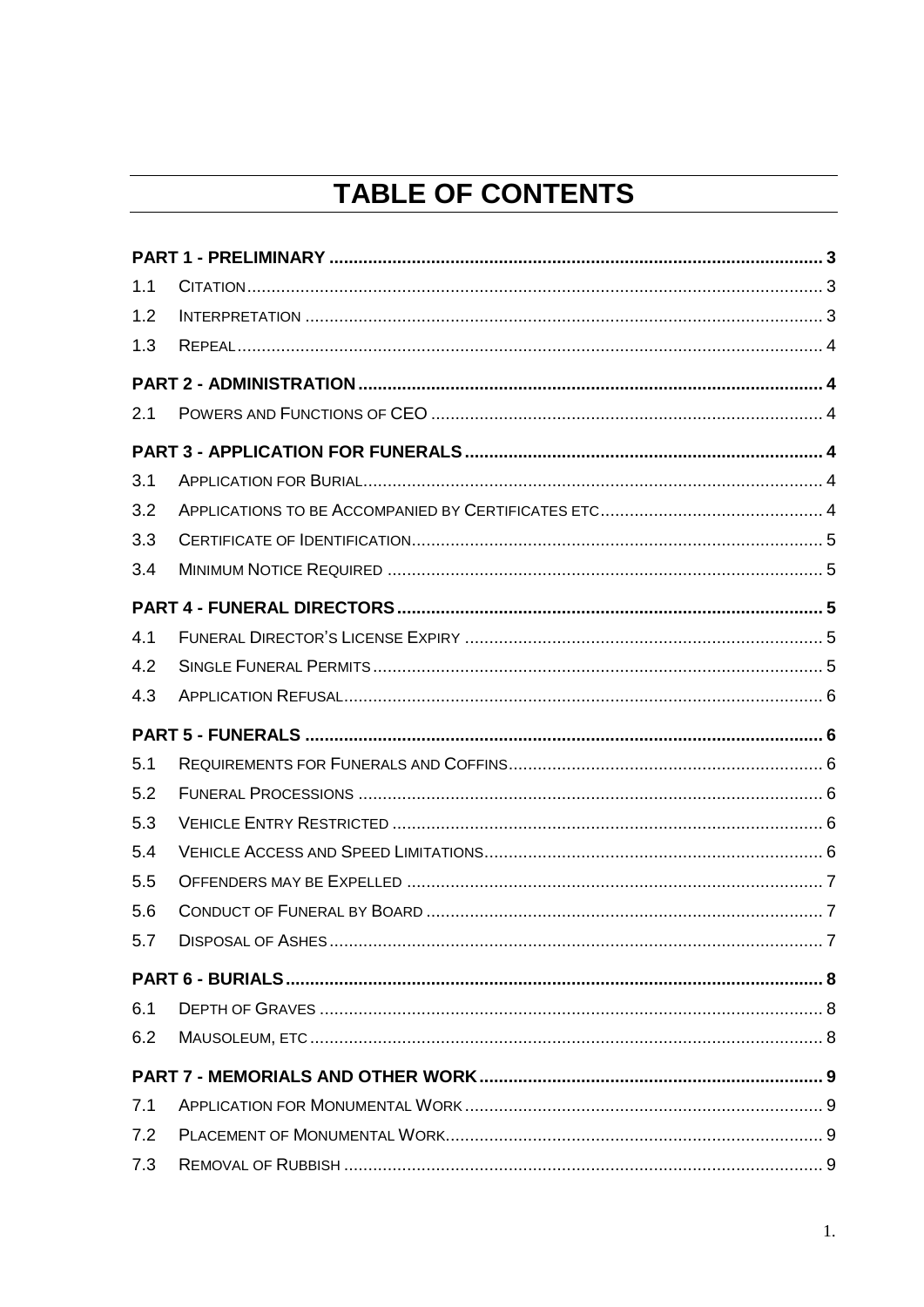| 7.4  |                                                                    |  |
|------|--------------------------------------------------------------------|--|
| 7.5  |                                                                    |  |
| 7.6  |                                                                    |  |
| 7.7  |                                                                    |  |
| 7.8  |                                                                    |  |
| 7.9  |                                                                    |  |
| 7.10 |                                                                    |  |
| 7.11 |                                                                    |  |
| 7.12 |                                                                    |  |
| 7.13 |                                                                    |  |
| 7.14 |                                                                    |  |
| 7.15 |                                                                    |  |
| 7.16 |                                                                    |  |
| 7.17 |                                                                    |  |
| 7.18 |                                                                    |  |
|      |                                                                    |  |
| 7.19 | RESPONSIBILITIES OF THE HOLDER OF A MONUMENTAL MASON'S LICENCE  12 |  |
| 7.20 |                                                                    |  |
|      |                                                                    |  |
| 8.2  |                                                                    |  |
| 8.3  |                                                                    |  |
| 8.4  |                                                                    |  |
| 8.5  |                                                                    |  |
| 8.6  |                                                                    |  |
| 8.7  |                                                                    |  |
|      |                                                                    |  |
| 9.1  |                                                                    |  |
| 9.2  |                                                                    |  |
|      |                                                                    |  |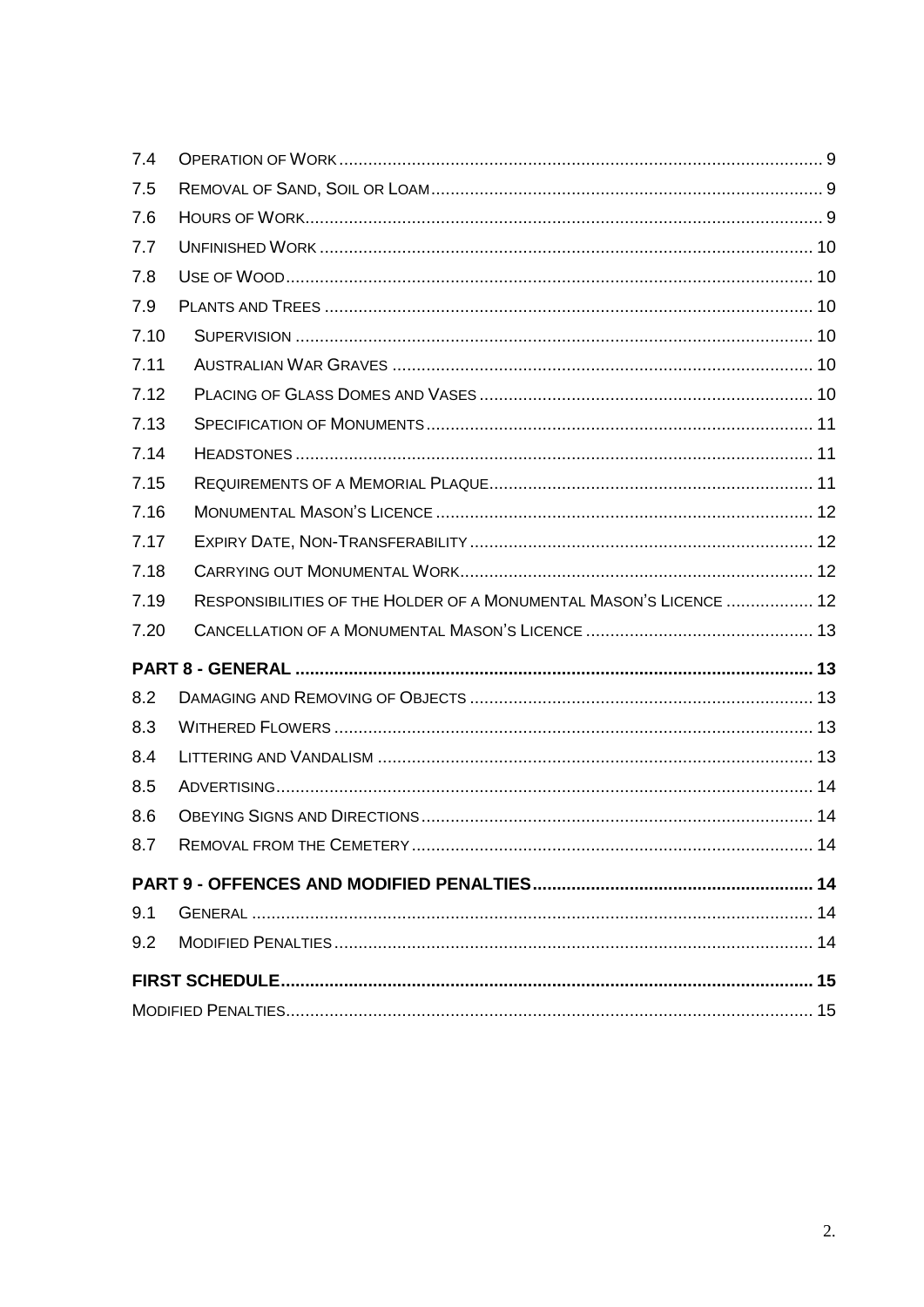#### *Cemeteries Act 1986 Local Government Act 1995* **Shire of Gingin**

#### **CEMETERIES LOCAL LAW (2004)**

#### **PART 1 - PRELIMINARY**

#### <span id="page-3-1"></span><span id="page-3-0"></span>**1.1 Citation**

This Local Law may be cited as the Shire of Gingin Cemeteries Local Law (2004).

#### <span id="page-3-2"></span>**1.2 Interpretation**

In this Local Law unless the context otherwise requires:

**"Act"** means the *Cemeteries Act 1986*;

**"ashes"** means so much of the remains of a dead body after the due processes of cremation as may be contained in a standard sized cremation urn;

**"authorised officer"** means an employee of the Board authorised by the Board for the purposes of performing any function or exercising any power conferred upon an authorised officer by this Local Law;

**"Board"** means the Shire of Gingin;

**"CEO"** means the chief executive officer for the time being, of the Board;

**"Coffin"** means a coffin or other receptacle used for the transportation of a dead body to the grave site; and

**"Funeral Director"** means a person holding a current funeral director's licence;

**"Grant of Right of Burial"** means permission given by the Board for the right to use a specified area of a cemetery for burial; and

**"mausoleum"** means a building or construction wholly above or partially above and below ground level, so constructed as to allow the deposition of dead bodies into a compartment in the wall or floor and being sealed from view;

**"monumental mason"** means a person holding a current monumental mason's licence;

**"personal representative"** means the administrator or executor of an estate of a deceased person;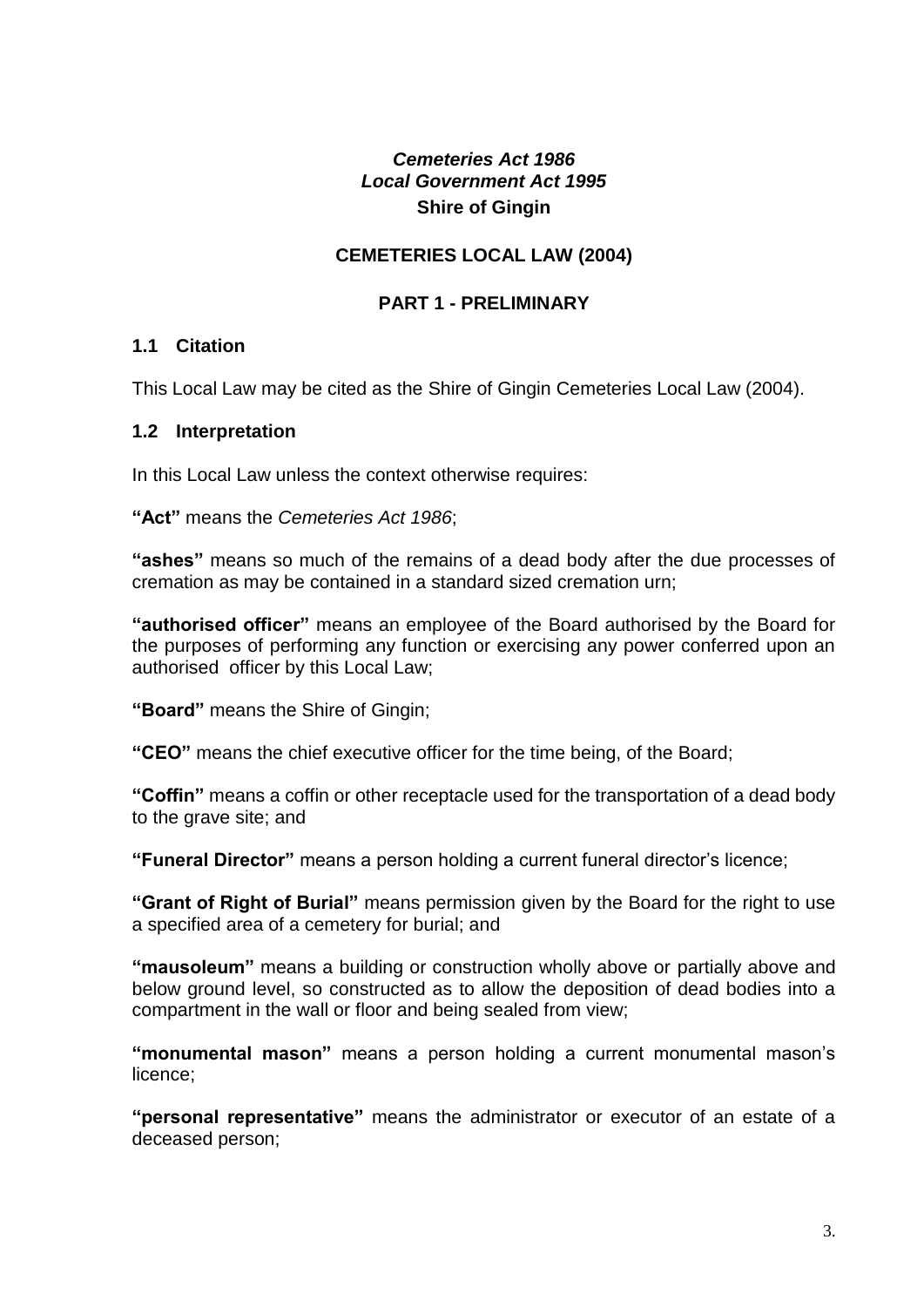**"set fee"** refers to fees and charges set by a resolution of the Board and published in the Government Gazette, under section 53 of the Act;

**"single funeral permit"** means a permit issued by the Board under section 20 or 21 of the Act which entitles the holder to conduct at the cemetery a funeral of a person named in the permit.

**"vault"** means a below ground lined grave with one or more sealed compartments constructed to specifications approved from time to time by the Board.

#### <span id="page-4-0"></span>**1.3 Repeal**

The following Local Laws are repealed:-

Gingin Public Cemetery published in the Government Gazette dated 27 October 1960, Gingin Public Cemetery – Metric Conversion – published in the Government Gazette 21 December 1973.

Gingin Public Cemetery – Fees – published in the Government Gazette 15 October 1976.

#### **PART 2 - ADMINISTRATION**

#### <span id="page-4-2"></span><span id="page-4-1"></span>**2.1 Powers and Functions of CEO**

Subject to any directions given by the Board, the CEO shall exercise all the powers and functions of the Board in respect of the cemetery.

#### **PART 3 - APPLICATION FOR FUNERALS**

#### <span id="page-4-4"></span><span id="page-4-3"></span>**3.1 Application for Burial**

- (1) A person may apply for approval to bury a dead body in the cemetery in the form determined by the Board from time to time.
- (2) An application under subclause (1) is to be accompanied by the set fee.

#### <span id="page-4-5"></span>**3.2 Applications to be Accompanied by Certificates etc**

All applications referred to in clause 3.1 shall be accompanied by either a medical certificate of death or a Coroner's order of burial, and a certificate issued under clause 3.3, in respect of the body.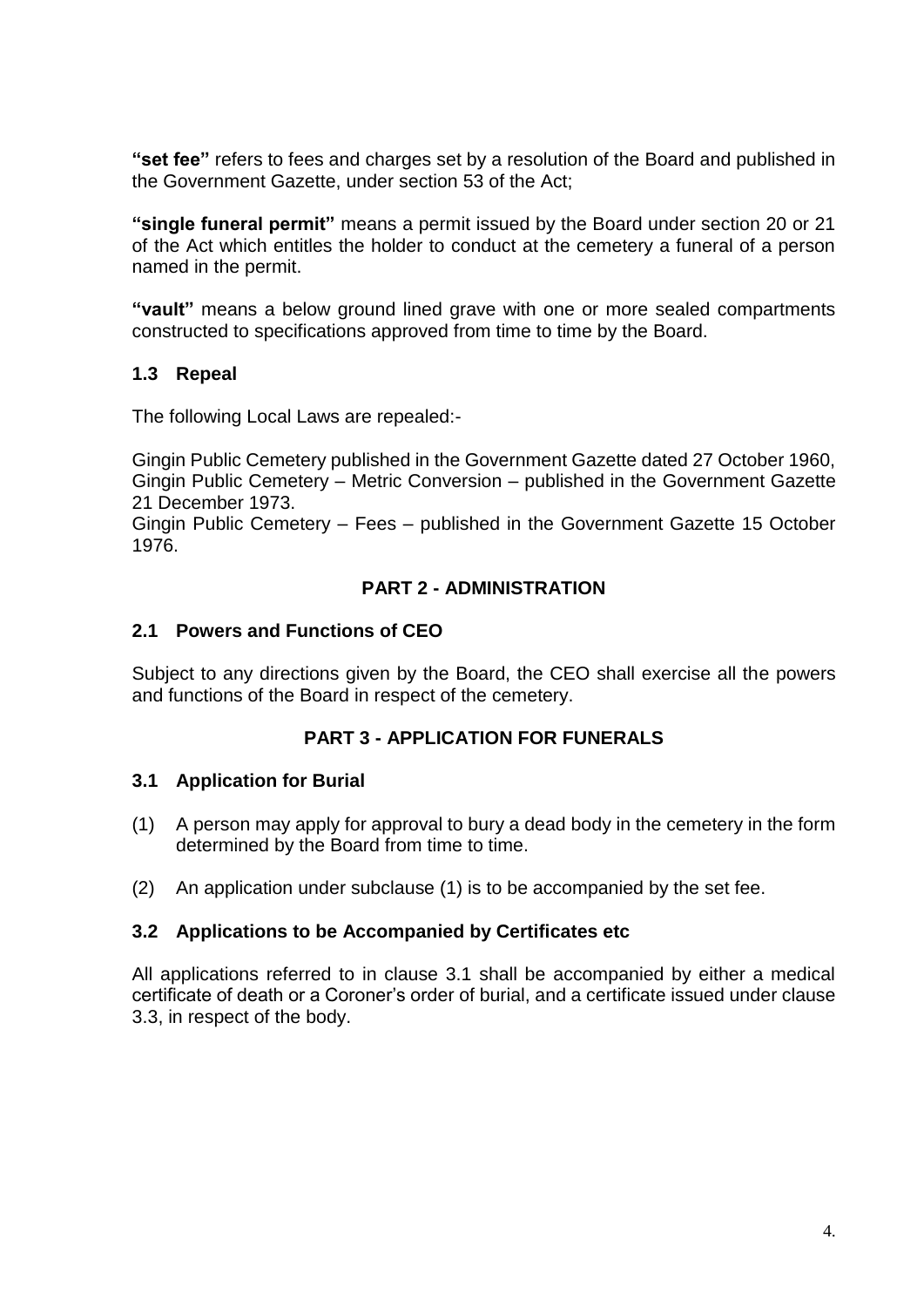#### <span id="page-5-0"></span>**3.3 Certificate of Identification**

- (1) After a dead body is placed in a coffin and prior to a dead body being removed to the cemetery, a person who personally knew the deceased shall identify the dead body and shall complete a certificate of identification in the form determined by the Board from time to time, unless:
	- (a) in the opinion of the Funeral Director, the dead body is not in a fit state to be viewed; or
	- (b) after reasonable effort the Funeral Director is unable to arrange for a person to identify the dead body.
- (2) Where:
	- (a) in the opinion of the Funeral Director, the dead body is not in a fit state to be viewed; or
	- (b) after reasonable effort the Funeral Director is unable to arrange for a person to identify the dead body,

then the Funeral Director shall complete a certificate in the form determined by the Board from time to time.

#### <span id="page-5-1"></span>**3.4 Minimum Notice Required**

All bookings to hold a funeral shall be made with the Board at least three business days prior to the time proposed for burial on the application, otherwise an extra charge may be made.

#### **PART 4 - FUNERAL DIRECTORS**

#### <span id="page-5-3"></span><span id="page-5-2"></span>**4.1 Funeral Director's License Expiry**

A funeral director's licence shall expire on the 30th day of June in each year.

#### <span id="page-5-4"></span>**4.2 Single Funeral Permits**

Every application for a single funeral permit made under section 20 or 21 of the Act shall include coffin specifications and details of the vehicle transporting the dead body to the gravesite.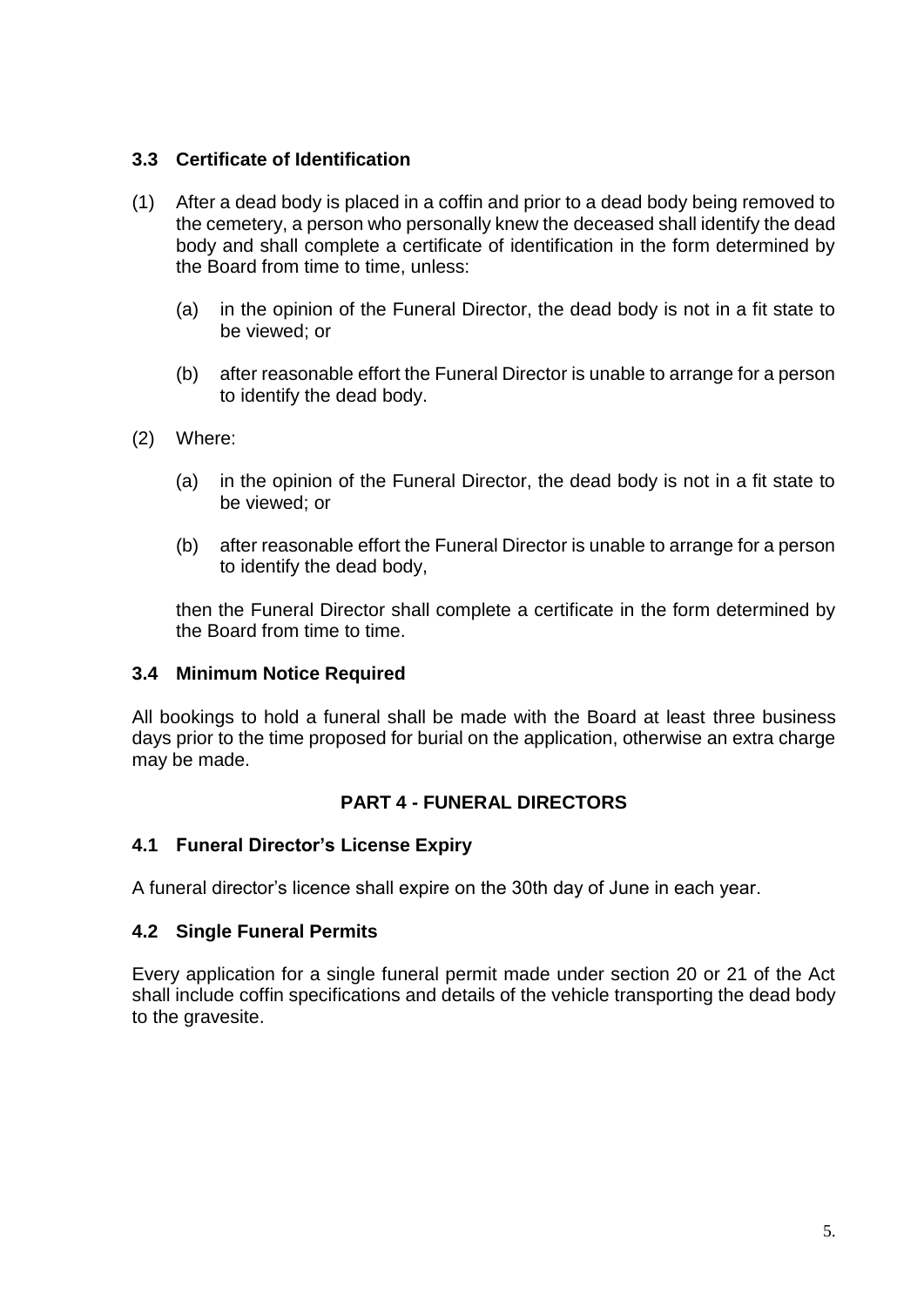#### <span id="page-6-0"></span>**4.3 Application Refusal**

The Board may refuse an application for a single funeral permit if, in the opinion of the Board, either the coffin specifications or the details of the vehicle transporting the dead body to the gravesite, are not structurally sound or are otherwise inadequate or inappropriate, or on any other grounds.

#### **PART 5 - FUNERALS**

*Division 1 - General*

#### <span id="page-6-2"></span><span id="page-6-1"></span>**5.1 Requirements for Funerals and Coffins**

A person shall not bring a dead body into the cemetery unless:

- (a) the Board has approved an application for the burial of that dead body in accordance with Part 3 of this Local Law;
- (b) it is enclosed in a coffin which in the opinion of the Board is structurally sound and bears the name of the deceased person indelibly inscribed in legible characters on a plate on the coffin's lid; and
- (c) under the plate referred to in paragraph (b) there is a substantive lead strip bearing the surname of the deceased person stamped in legible characters, each character being not less than 10 mm in height.

#### <span id="page-6-3"></span>**5.2 Funeral Processions**

The time fixed by the Board for any burial shall be the time at which the funeral procession is to arrive at the cemetery gates, and, if not punctually observed, then the applicant who applied to hold the funeral under clause 3.1 shall pay the set fee for being late.

#### <span id="page-6-4"></span>**5.3 Vehicle Entry Restricted**

- (1) Subject to clause 5.3(2), every funeral procession shall enter by the principal entrance, and no vehicle except the hearse, and official mourning coaches, shall be permitted to enter the cemetery.
- (2) This clause shall not apply to vehicles or other motorised devices necessary to assist persons with limited mobility, or to any other vehicle approved by the CEO.

#### <span id="page-6-5"></span>**5.4 Vehicle Access and Speed Limitations**

Vehicles shall proceed within the cemetery by the constructed roadway or other areas designated for the use of vehicles and shall not exceed the speed of 10km per hour.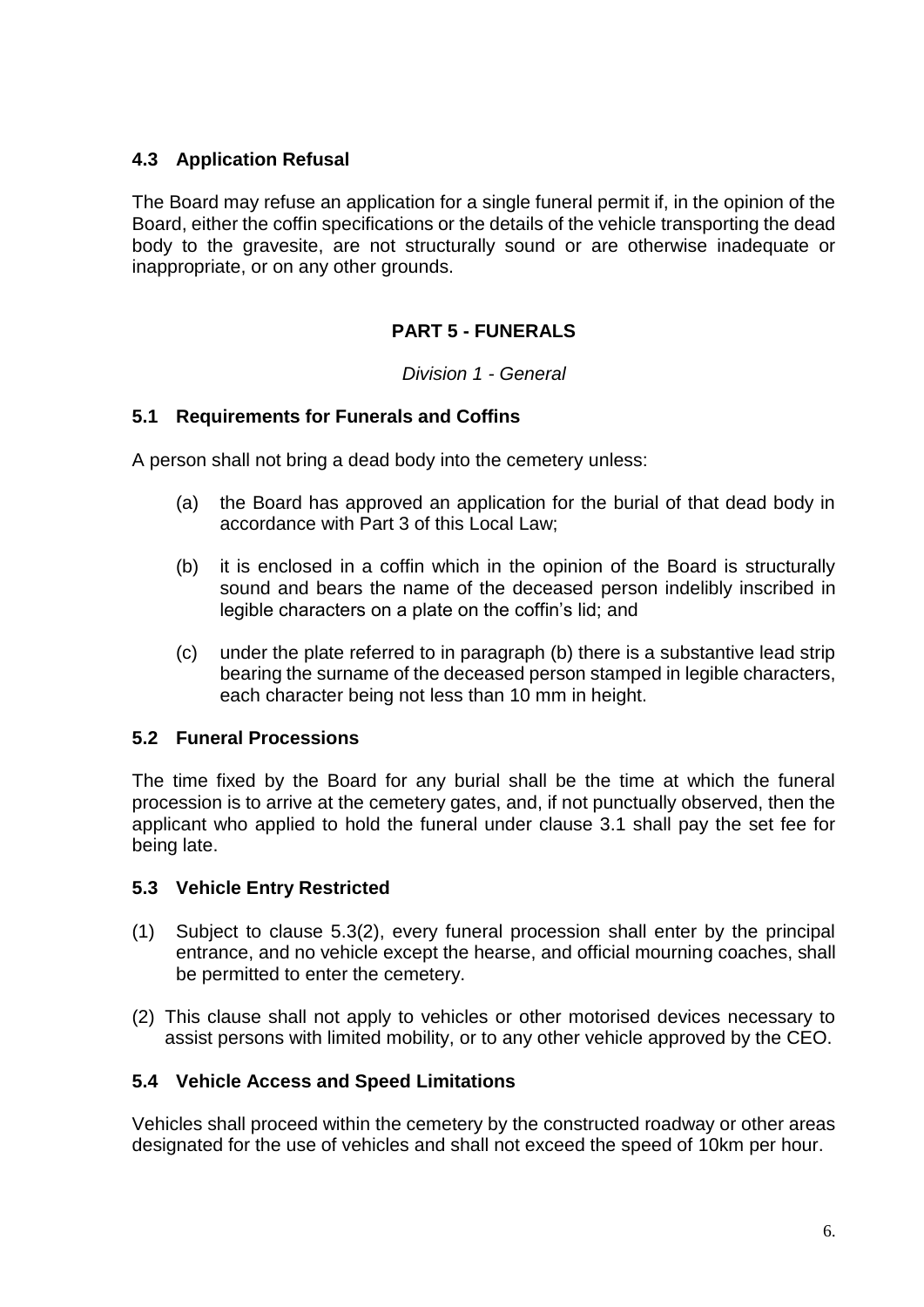#### <span id="page-7-0"></span>**5.5 Offenders may be Expelled**

A person committing an offence under clause 5.4 may be expelled from the cemetery by the CEO or an authorised officer.

#### <span id="page-7-1"></span>**5.6 Conduct of Funeral by Board**

When conducting a funeral under section 22 of the Act the Board may:

- (a) require a written request for it to conduct a funeral to be lodged with it;
- (b) in its absolute discretion, charge any person requesting it to conduct a funeral the set fee for the conduct of that funeral by it;
- (c) where no fee or a reduced fee has been charged by it for the conduct of the funeral, determine the manner in which the funeral shall be conducted;
- (d) specify an area in the cemetery where the dead body is to be buried;
- (e) conduct the funeral notwithstanding the failure of a person to make any application or to obtain any consent required under this Local Law;
- (f) do or require anything which it considers is necessary or convenient for the conduct of a funeral by it.

#### *Division 2 - Disposal of Ashes*

#### <span id="page-7-2"></span>**5.7 Disposal of Ashes**

(1) The personal representative of a deceased person whose body has been cremated may apply, in an application under clause 3.1 or otherwise, for permission to dispose of the ashes in the cemetery and upon payment of the set fee the Board may grant permission for the ashes to be disposed of by one of the following methods:

Niche Wall Memorial Wall Garden of Remembrance Ground Niche Memorial Rose, Tree or Shrub Family Shrub Memorial Desk Granite Seat Family Grave Book of Remembrance Scattering to the Winds Memorial Gardens Other memorials approved by the Board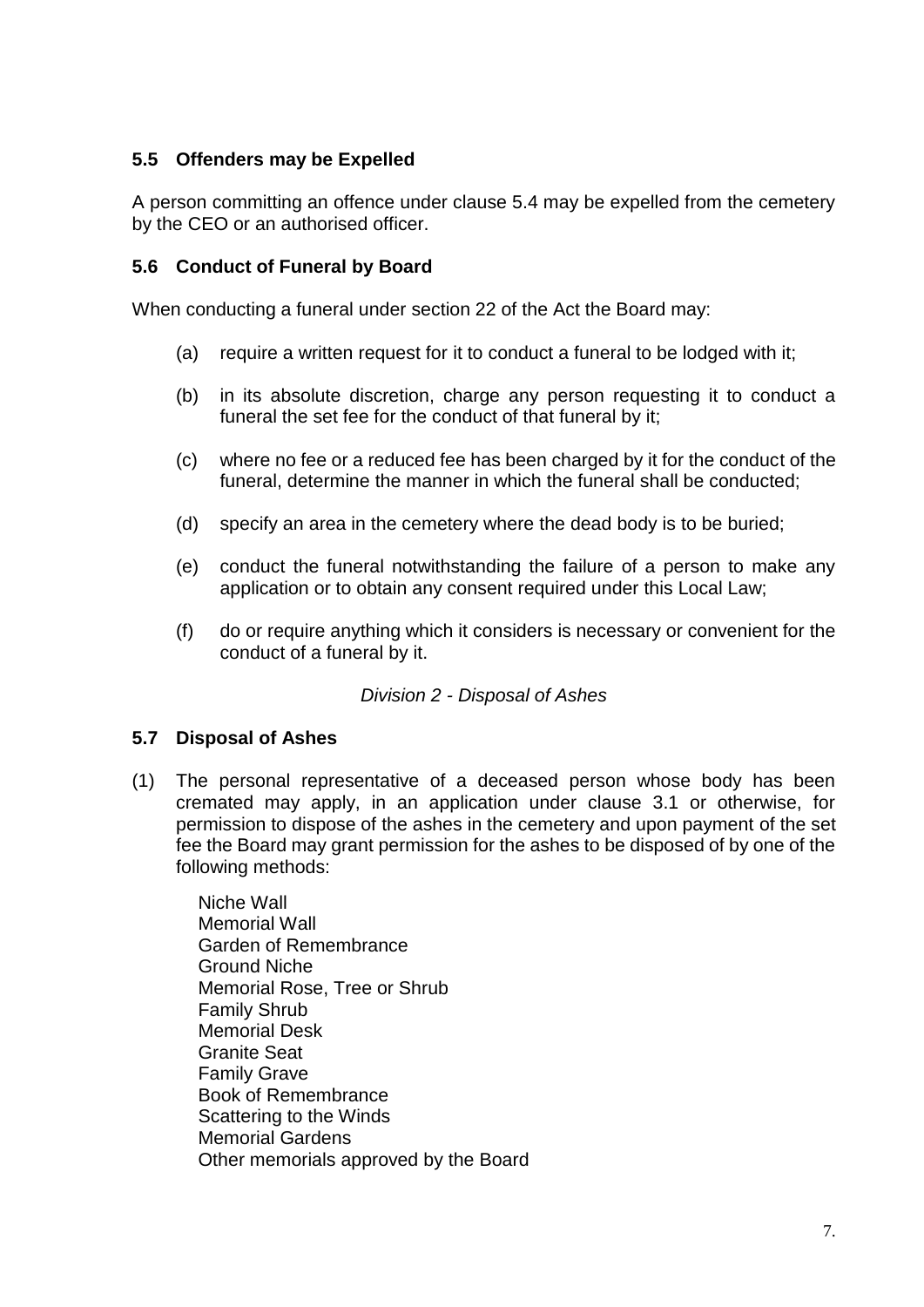- (2) Subject to sub-clauses (3) and (4), a person shall not place the ashes of a deceased person in the cemetery.
- (3) An authorised officer may place the ashes of a deceased person in a cemetery in accordance with the Board approval provided:
	- (a) the person requesting the placement of the ashes has the permission of the Board; and
	- (b) the ashes are placed within an area set aside for that purpose by the Board.
- (4) An authorised officer may place the ashes of a deceased person within a grave in accordance with the Board approval, provided the person requesting the placement of the ashes has the written permission of the Board and the approval of the holder of the right of burial of the grave.

#### **PART 6 - BURIALS**

#### <span id="page-8-1"></span><span id="page-8-0"></span>**6.1 Depth of Graves**

- (1) A person shall not bury a coffin within the cemetery so that the distance from the top of the coffin to the original surface of the ground is –
	- (a) subject to paragraph (b), less than 750mm, unless that person has the permission of an authorised officer; or
	- (b) in any circumstances less than 600mm.
- (2) The permission of the authorised officer in sub-clause (1) (a) will only be granted where in the opinion of the authorised officer exceptional circumstances require granting of that permission.
- (3) Burial of more than one coffin in each plot will not be permitted.

#### <span id="page-8-2"></span>**6.2 Mausoleum, etc**

- (1) A person other than the Board shall not construct a brick grave, crypt, vault or mausoleum within the cemetery.
- (2) A person may request the Board to construct a vault or mausoleum within the cemetery which vault or mausoleum shall at all times remain the property of the Board.
- (3) An application under subclause (2) shall be in writing and shall be accompanied by payment of the set fee.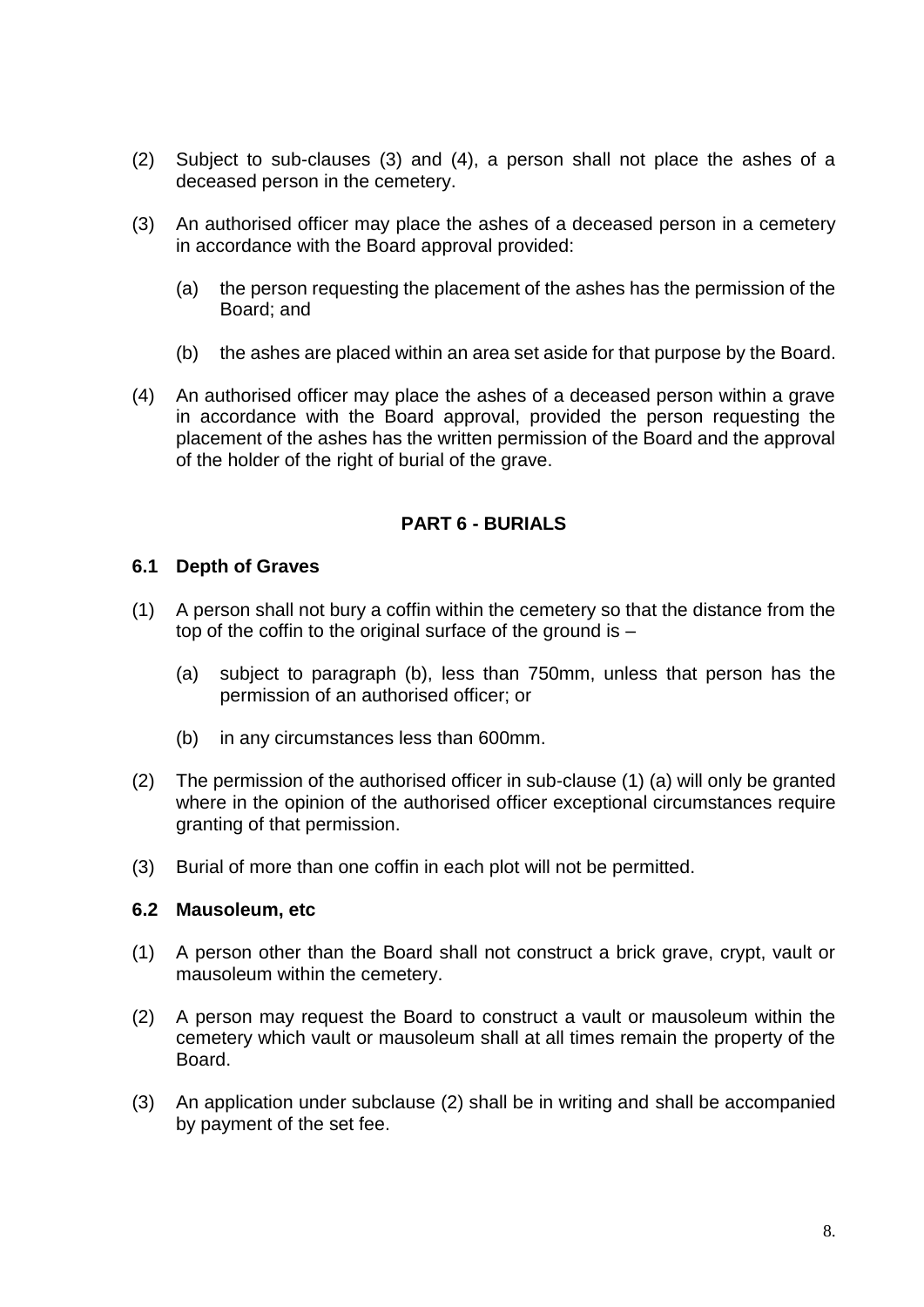- (4) A person shall not place a dead body in a mausoleum except:-
	- (a) in a closed coffin; and
	- (b) in a soundly constructed chamber; and
	- (c) in accordance with sub-clause (5).
- <span id="page-9-0"></span>(5) The number of burials in a chamber must not exceed the number for which the chamber was designed.

#### **PART 7 - MEMORIALS AND OTHER WORK**

*Division 1 - General*

#### <span id="page-9-1"></span>**7.1 Application for Monumental Work**

A Board may require the written consent of the holder of the right of burial of the grave to accompany an application under section 30 of the Act.

#### <span id="page-9-2"></span>**7.2 Placement of Monumental Work**

Every memorial shall be placed on proper and substantial foundations.

#### <span id="page-9-3"></span>**7.3 Removal of Rubbish**

All refuse, rubbish or surplus material remaining after memorial works are completed under a permit issued under section 30 of the Act shall be immediately removed from the cemetery by the person carrying out the same.

#### <span id="page-9-4"></span>**7.4 Operation of Work**

All material required in the erection and completion of any work shall, as far as possible, be prepared before being taken to the cemetery, and all materials required by tradesmen shall be admitted at such entrance as the CEO or an authorised officer shall direct.

#### <span id="page-9-5"></span>**7.5 Removal of Sand, Soil or Loam**

No sand, earth or other material shall be taken from any part of the cemetery for use in the erection of any memorial or work except with the written approval of the Board.

#### <span id="page-9-6"></span>**7.6 Hours of Work**

Persons shall not be permitted to carry out memorial or other work on graves within the cemetery other than during the hours of 8.00am and 6.00pm on weekdays, and 8.00am and noon on Saturdays, without the written permission of the Board.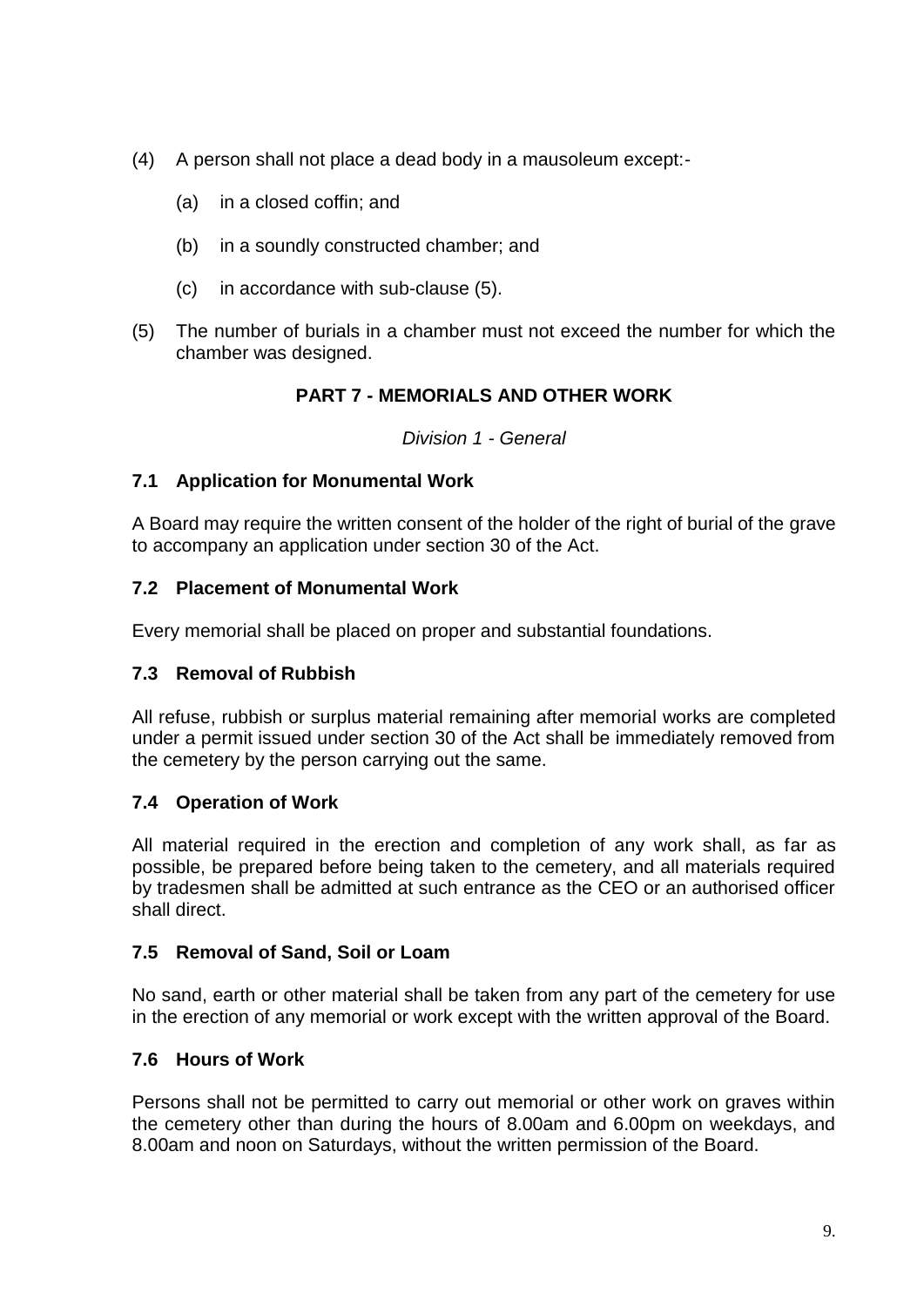#### <span id="page-10-0"></span>**7.7 Unfinished Work**

Should any work by masons or others be not completed before 6pm on weekdays and noon on Saturdays, they shall be required to leave the work in a neat and safe condition to the satisfaction of the CEO or an authorised officer.

#### <span id="page-10-1"></span>**7.8 Use of Wood**

- (1) No wooden fence, railing, cross or other wooden erection shall be allowed on or around any grave, other than as a temporary marker and with the prior approval of the Board.
- (2) The holder of the Grant of Right of Burial is responsible for maintaining any wooden structures erected in accordance with subclause (1), to the satisfaction of the CEO.

#### <span id="page-10-2"></span>**7.9 Plants and Trees**

No trees or shrubs shall be planted on any grave or within the cemetery except such as shall be approved by the CEO.

#### <span id="page-10-3"></span>**7.10 Supervision**

All workers, whether employed by the Board or by any other person, shall at all times whilst within the boundaries of the cemetery be subject to the supervision of the CEO or an authorised officer and shall obey such directions as the CEO or an authorised officer may give.

#### <span id="page-10-4"></span>**7.11 Australian War Graves**

Notwithstanding anything in this Local Law to the contrary, the Office of Australian War Graves:

- (a) may place a memorial on a military grave; and
- (b) is not required to pay the set fee for any memorial that is placed upon a military grave.

#### <span id="page-10-5"></span>**7.12 Placing of Glass Domes and Vases**

A person shall not place glass domes, vases or other grave ornaments:

- (a) outside the perimeter of a grave in the cemetery as defined in the plans kept and maintained under section 40 (2) of the Act; or
- (b) on the lawn in an area set aside by the Board as a lawn or a memorial plaque section.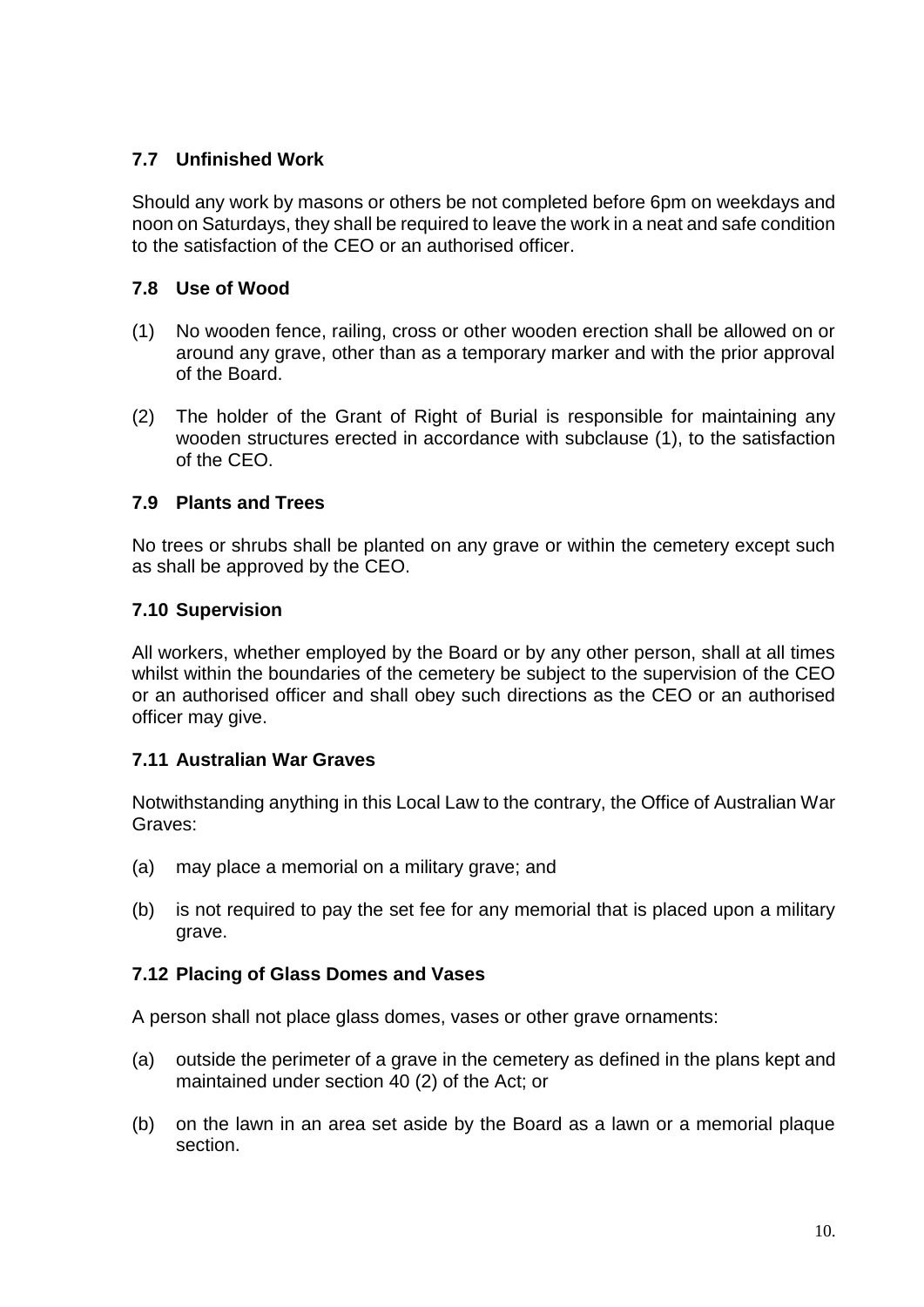#### *Division 2 - Lawn Section*

#### <span id="page-11-0"></span>**7.13 Specification of Monuments**

- (1) All monuments in the lawn section of a cemetery shall:
	- (a) be made of natural stone; and
	- (b) be placed upon a base of natural stone; and
	- (c) comply with the following specifications:
		- (i) the overall height of the monument above the original surface of the grave shall not exceed 1.05m;
		- (ii) the height of the base of the monument above the original surface of the grave shall not be less than 150mm nor more than 450mm;
		- (iii) the width of the base of the monument shall not exceed 1.20m;
		- (iv) the depth of the base of the monument shall not exceed 300mm; and
	- (d) have foundations extending to the bottom of the grave unless concrete beam foundations are provided by the Board.
- (2) An admiralty bronze memorial plaque may be attached to a monument erected or being erected in the lawn section of the cemetery.
- (3) A person shall not display any trade names or marks upon any monument erected within the lawn section of the cemetery.

#### <span id="page-11-1"></span>**7.14 Headstones**

In the lawn section of the cemetery, that part of a headstone above its base shall not extend horizontally beyond that base.

*Division 3 - Memorial Plaque Section*

#### <span id="page-11-2"></span>**7.15 Requirements of a Memorial Plaque**

- (1) All memorial plaques placed in a Memorial Plaque section of the Cemetery shall be made of Stainless Steel, or any other material approved by the Board and shall be 220mm x 190mm in size.
- (2) All memorial plaques made of admiralty bronze shall:
	- (a) not exceed 20mm in thickness; and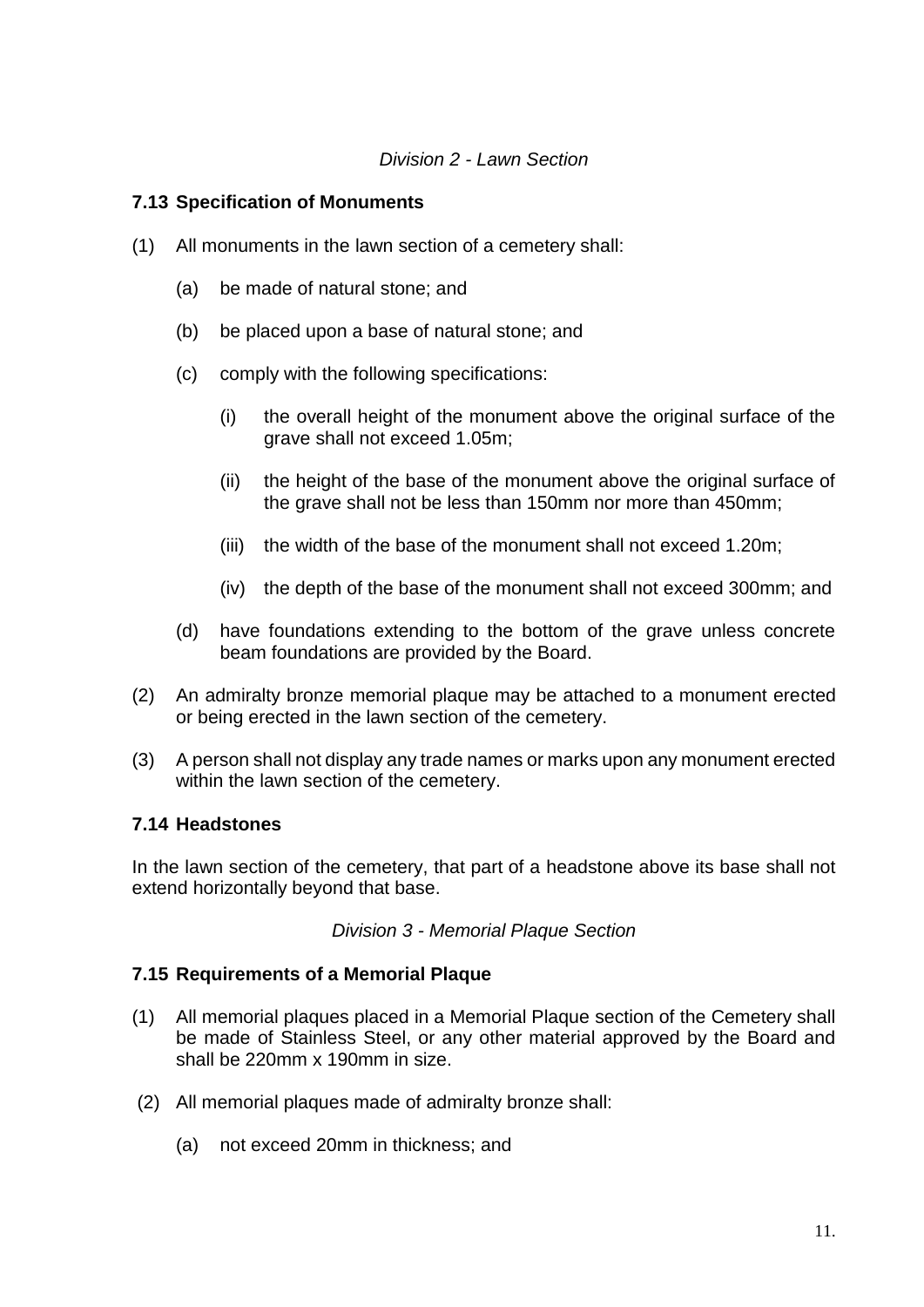- (b) be placed upon a base mounting approved by the Board.
- (3) All memorial plaques made of stone shall:
	- (a) not exceed 50mm in thickness placed upon a base mounting approved by the Board; or
	- (b) not be less than 100mm in thickness if it is not to be placed upon a base mounting.

#### *Division 4 - Licensing of Monumental Masons*

#### <span id="page-12-0"></span>**7.16 Monumental Mason's Licence**

- (1) The Board may upon receipt of an application in writing by any person and upon payment of the set fee issue to the applicant a monumental mason's licence.
- (2) A licence issued under sub-clause (1) authorises the holder to carry out monumental works within the cemetery subject to the provisions of this Local Law and such conditions as the Board shall specify upon the issue of that licence.

#### <span id="page-12-1"></span>**7.17 Expiry Date, Non-Transferability**

A monumental mason's licence:

- (a) shall, subject to clause 7.20, be valid from the date specified therein until the 30th day of June next following; and
- (b) is not transferable.

#### <span id="page-12-2"></span>**7.18 Carrying out Monumental Work**

A person shall not carry out monumental work within the cemetery unless that person:

- (a) is the holder of a current monumental mason's licence issued pursuant to clause 7.16 or does so as the employee of a person who holds such a licence; or
- (b) is authorised by the Board to do so.

#### <span id="page-12-3"></span>**7.19 Responsibilities of the Holder of a Monumental Mason's Licence**

The holder of a monumental mason's licence shall be responsible for the compliance by every person purporting to be authorised to carry out monumental works within the cemetery pursuant to that licence with all the requirements and conditions of the licence, this Local Law, the Act and any other written law which may affect the carrying out of monumental works.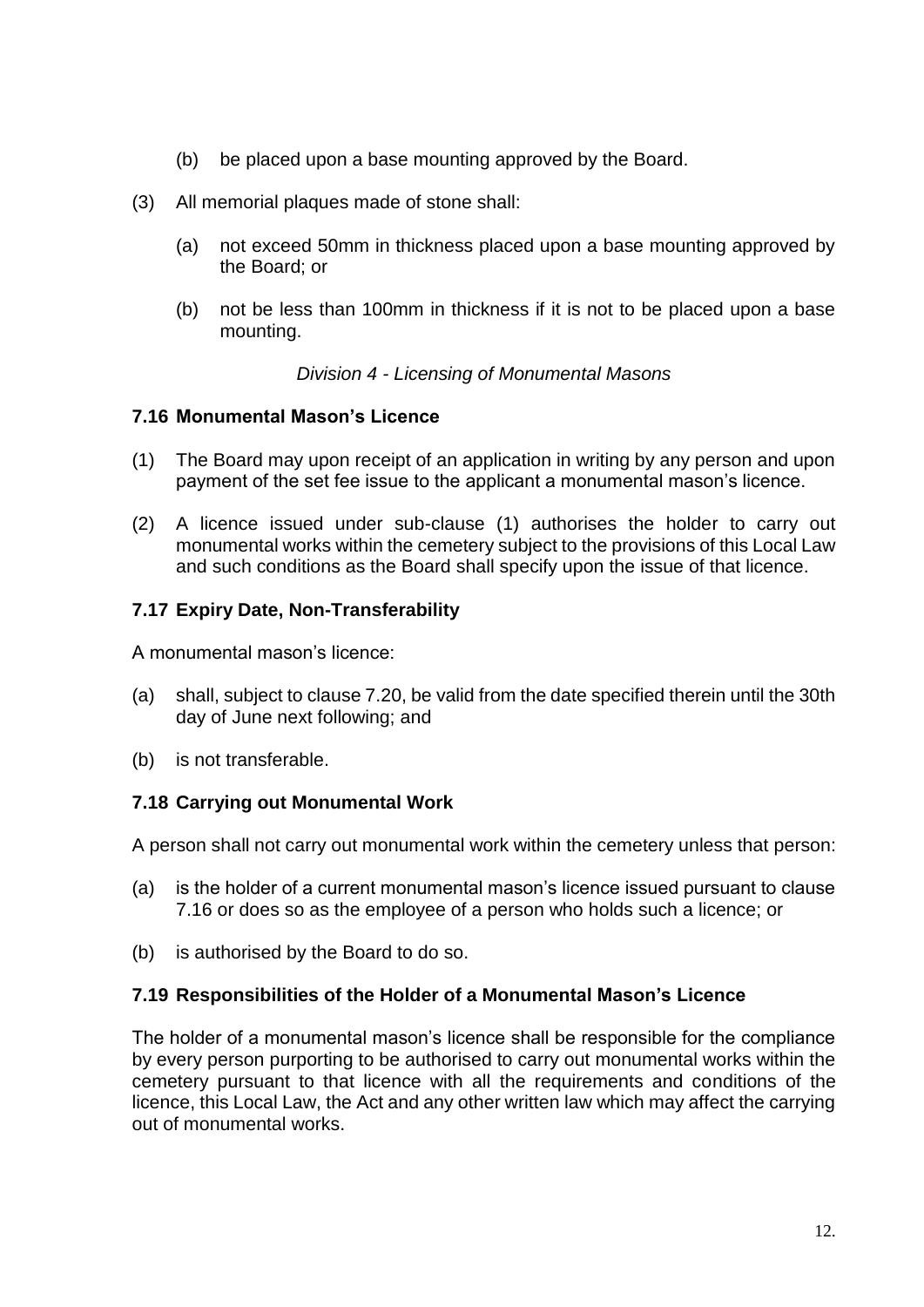#### <span id="page-13-0"></span>**7.20 Cancellation of a Monumental Mason's Licence**

- (1) The Board may by notice in writing to the holder of a monumental mason's licence terminate the licence on any of the following grounds:
	- (a) that the holder of the licence has committed a breach of the requirements and conditions of the licence, this Local Law, the Act or any other written law which may affect the carrying out of monumental works;
	- (b) that, in the opinion of the Board, the conduct of the holder of the licence or any person in the employ of that holder in carrying out or attempting to carry out any works within the cemetery, is inappropriate or unbecoming; or
	- (c) that the holder of the licence has purported to transfer the licence issued to that holder.
- (2) Upon the termination of a monumental mason's licence under this clause no part of any fee paid for the issue of that licence is refundable by the Board.

#### **PART 8 - GENERAL**

#### <span id="page-13-1"></span>**8.1 Animals, assistance animals and guide dogs**

- (1) A person shall not bring an animal into or permit an animal to enter or remain in the cemetery, other than with the approval of the CEO or an authorised officer.
- (2) Subclause 9(1) is subject to any written laws and law of the Commonwealth regarding assistance animals as defined under the *Disability Discrimination Act 1992* (Cth) section 9(2).

#### <span id="page-13-2"></span>**8.2 Damaging and Removing of Objects**

Subject to clause 8.4, a person shall not damage, remove or pick any tree, plant, shrub or flower in the cemetery or any other object or thing on any grave or memorial or which is the property of the Board without the permission of the Board.

#### <span id="page-13-3"></span>**8.3 Withered Flowers**

A person may remove withered flowers from a grave or memorial and these are to be placed in a receptacle provided by the Board for that purpose.

#### <span id="page-13-4"></span>**8.4 Littering and Vandalism**

A person shall not: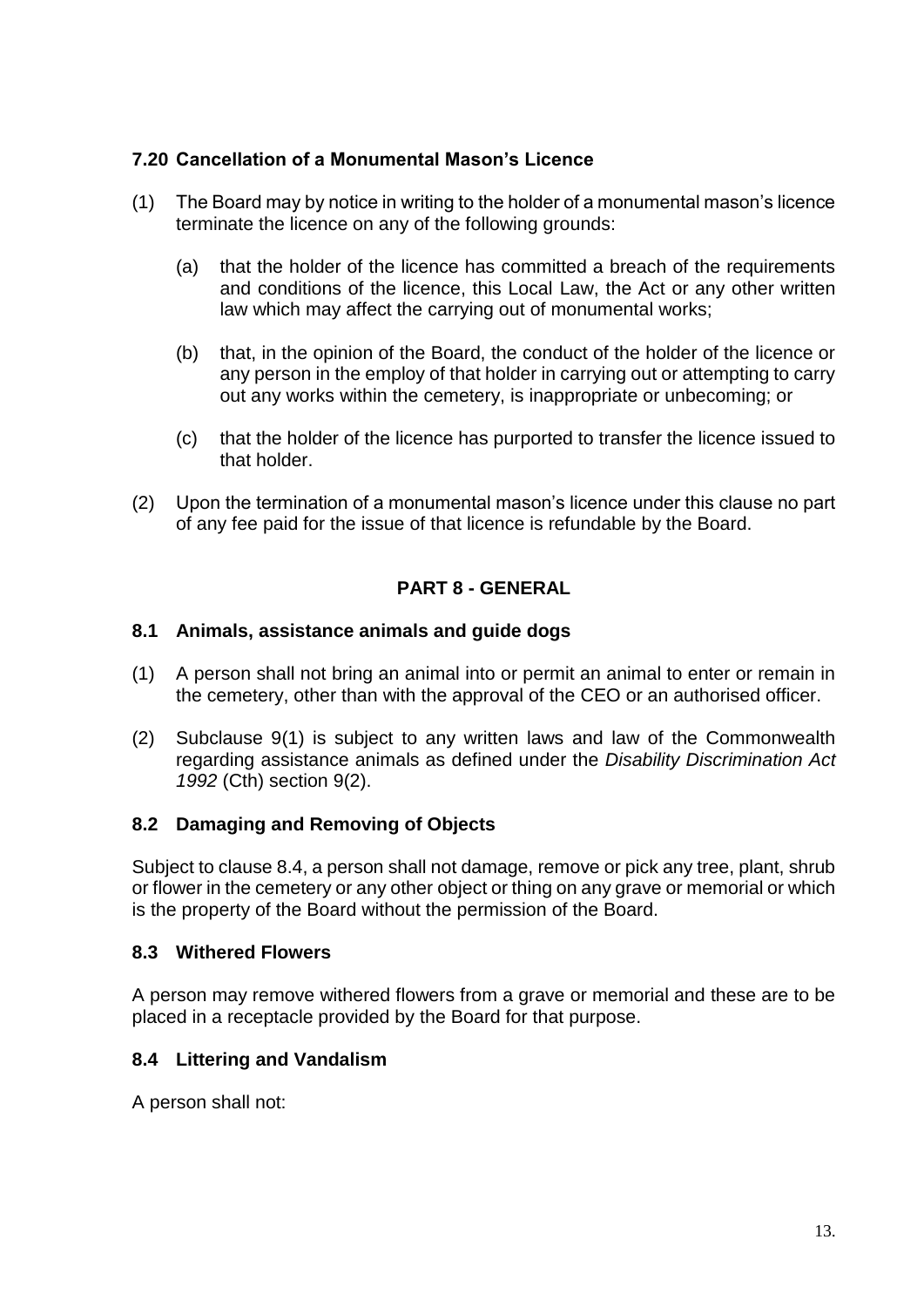- (a) break or cause to be broken any glass, ceramic or other material in or upon the cemetery;
- (b) discard, deposit, leave or cause to be discarded, deposited or left any refuse or litter in or upon the cemetery other than in a receptacle provided for that purpose.

#### <span id="page-14-0"></span>**8.5 Advertising**

A person shall not carry on or advertise any trade, business or profession within the cemetery without the prior written approval of the Board which consent may be granted subject to such conditions as the Board thinks fit.

#### <span id="page-14-1"></span>**8.6 Obeying Signs and Directions**

A person shall obey all signs displayed, marked, placed or erected by the Board within the cemetery and any other lawful direction by the CEO or an authorised officer.

#### <span id="page-14-2"></span>**8.7 Removal from the Cemetery**

Any person failing to comply with any provisions of this Local Law or behaving in a manner that in the opinion of the Board, the CEO or an authorised officer is inappropriate in the cemetery may in addition to any penalty provided by this Local Law be ordered to leave the cemetery by the Board, the CEO or an authorised officer.

#### **PART 9 - OFFENCES AND MODIFIED PENALTIES**

#### <span id="page-14-4"></span><span id="page-14-3"></span>**9.1 General**

A person who commits a breach of any provisions of this Local Law commits an offence and shall on conviction be liable to a penalty not exceeding \$500.00 and if the offence is a continuing one to a further penalty not exceeding \$20.00 for every day or part of a day during which the offence has continued.

#### <span id="page-14-5"></span>**9.2 Modified Penalties**

- (1) The offences specified in the First Schedule are offences which may be dealt with under section 63 of the Act.
- (2) The modified penalty payable in respect of an offence specified in the First Schedule is set out in the fourth column of the First Schedule.
- (3) The prescribed form of the infringement notice referred to in section 63(1) of the Act is the form as decided by the Board from time to time.
- (4) The prescribed form of the notice withdrawing an infringement notice referred to in section 63(3) of the Act is the form as decided by the Board from time to time.